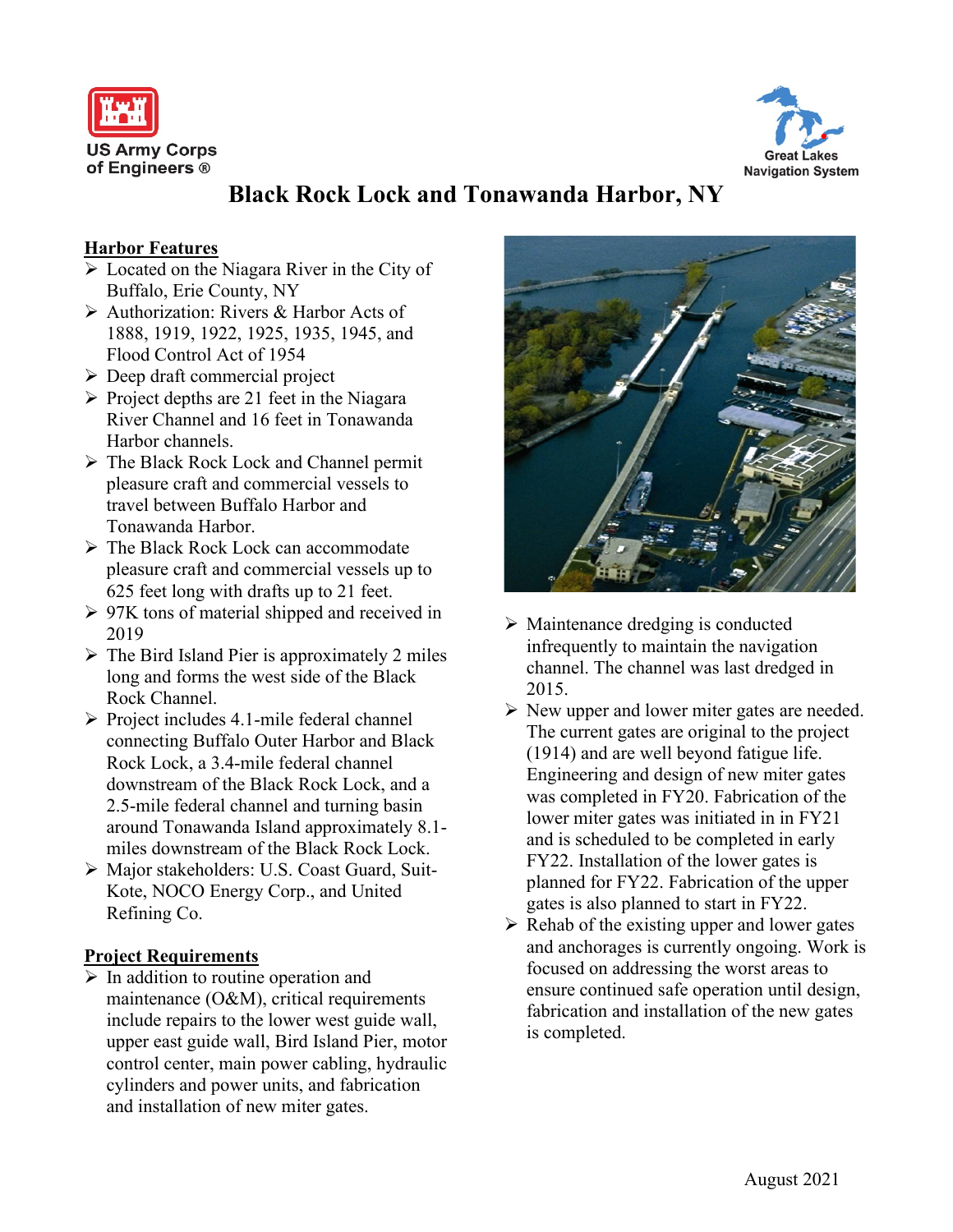## **Project Requirements (Cont'd)**

- $\triangleright$  Emergency repairs to the lower east primary anchorage were completed in FY18 following the sudden failure of the component.
- $\triangleright$  Work completed in FY19 focused on the anchorages and lower gates and included: replacement lower west primary anchorage, downstream secondary gate anchorages, upper primary anchorages, lower miter gate diagonals, pintle balls and bushings, lower gudgeon arms, lower ram arm connection, and all timber components (quoin, miter, and fender). In order to complete the work, lock dewatering and removal of the lower gates was also required.
- Work completed in FY20 included: replacement of the upstream secondary gate anchorages, upper miter gate diagonals, upper gudgeon arms and pins, pintle balls and bushings, ram arm connections, culvert trash screens, and all timber components (quoin, miter, and fender).
- Work planned for FY21 includes: replacement of the hydraulic power unit pump, culvert butterfly valve cylinders, and motor control centers.

#### **Consequences of Not Maintaining the Project**

- $\triangleright$  Failure to adequately fund routine O&M could result in closure of the lock.
- $\triangleright$  Elimination of the U.S. connection to the Intercoastal Waterway from Lake Erie
- $\triangleright$  Inability for commercial and recreational vessels to reach destinations on the upper Niagara River

#### **Transportation Importance**

- $\triangleright$  Asphalt is the primary commodity shipped or received through the lock.
- $\triangleright$  With 1,318 lockages in 2020, the lock provided safe passage for 2,332 vessels (138 commercial and 2,194 recreational).
- $\triangleright$  The lock provides the only means for deep draft commercial vessels to reach delivery ports on the upper Niagara River, including fuel storage facilities and refinery.